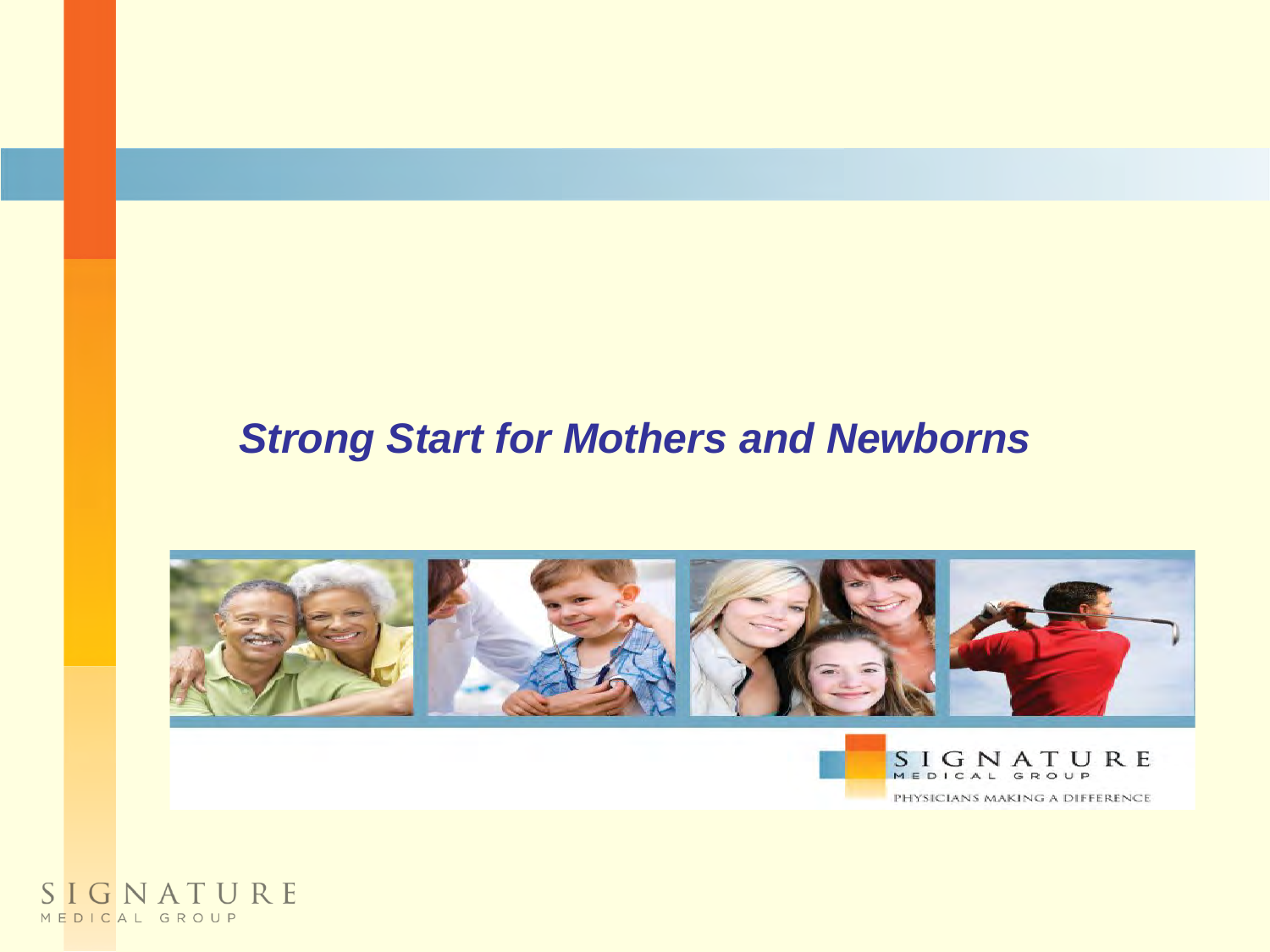#### **Introduction to Signature Medical Group**

- Physician-owned, multispecialty physician group
	- Serving Greater St. Louis, Greater Kansas City and southwestern **Missouri**
	- Over 100 Board-certified or Board-eligible physicians
	- 450,000+ annual patient visits
	- On staff at 20+ hospitals
- Organized to improve health care outcomes, quality and efficiency:
	- Among the first to create standardized clinical guidelines and pathways
	- Episode of care for orthopedic surgeries contract yielded savings of over 20% while improving patient care, quality and outcomes
	- Standardized OB/GYN clinical guidelines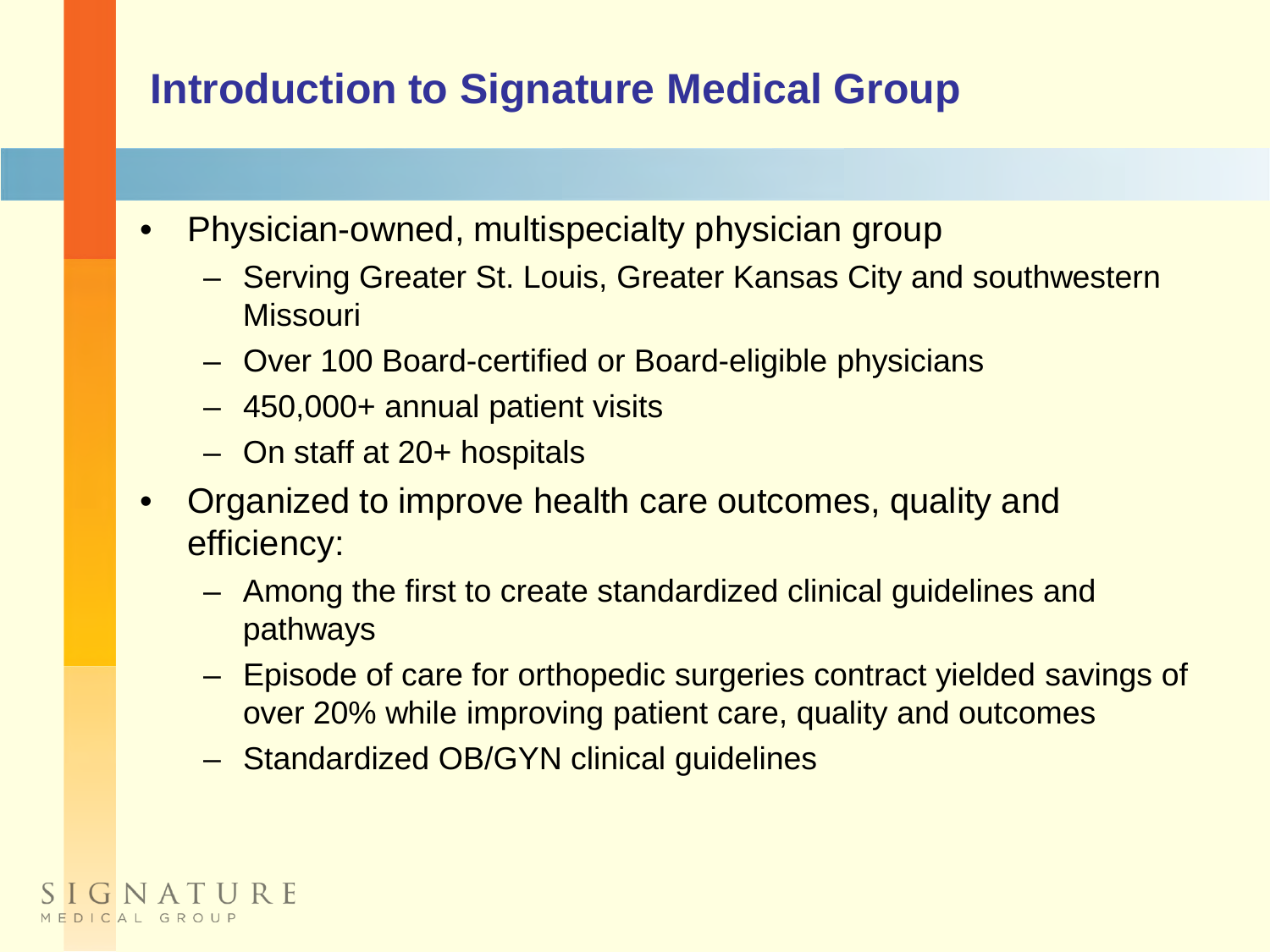## **What is "Strong Start"?**

- Four year initiative funded by the Centers for Medicare and Medicaid Services Innovations Center (CMMI)
- Goal: Test the impact of three enhanced prenatal care interventions to Medicaid/CHIPS beneficiaries at risk for preterm births in improving gestational age and reducing medical costs over the first year of life:
	- Specific, comprehensive, non-medical interventions to improve prenatal care delivery;
	- Not reimbursable services under current Medicaid/CHIPS
	- Address clinical, behavioral and psychosocial contributors to preterm-related poor outcomes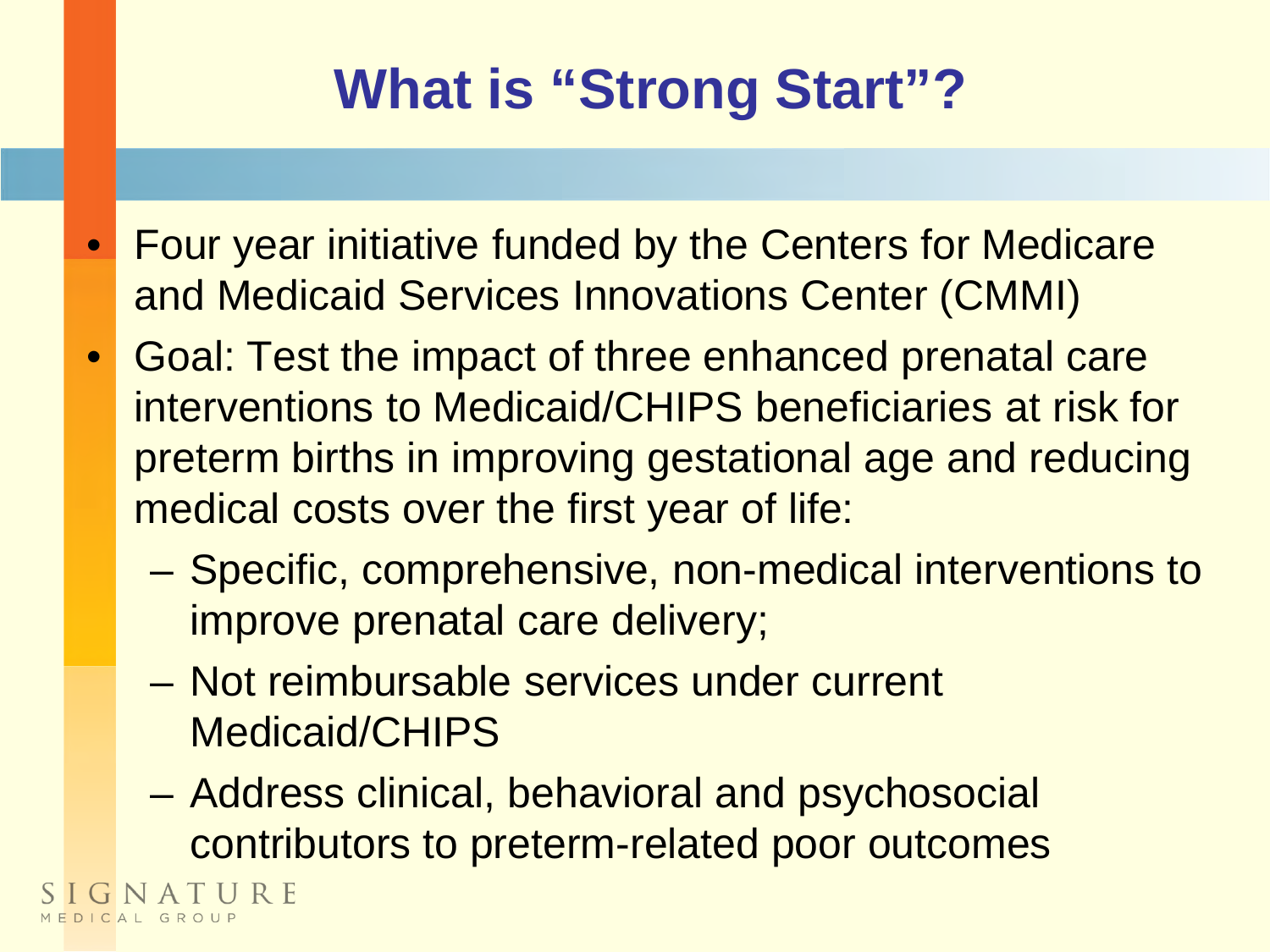## **What is Strong Start?**

- Three models of enhanced prenatal care:
	- Centering Pregnancy
	- Maternity Medical Home
	- Birthing Center
- Funding

A T **I** J R E

- 27 awardees funded nationally
- Approximately 182 sites
- SMG appears to be the only private medical group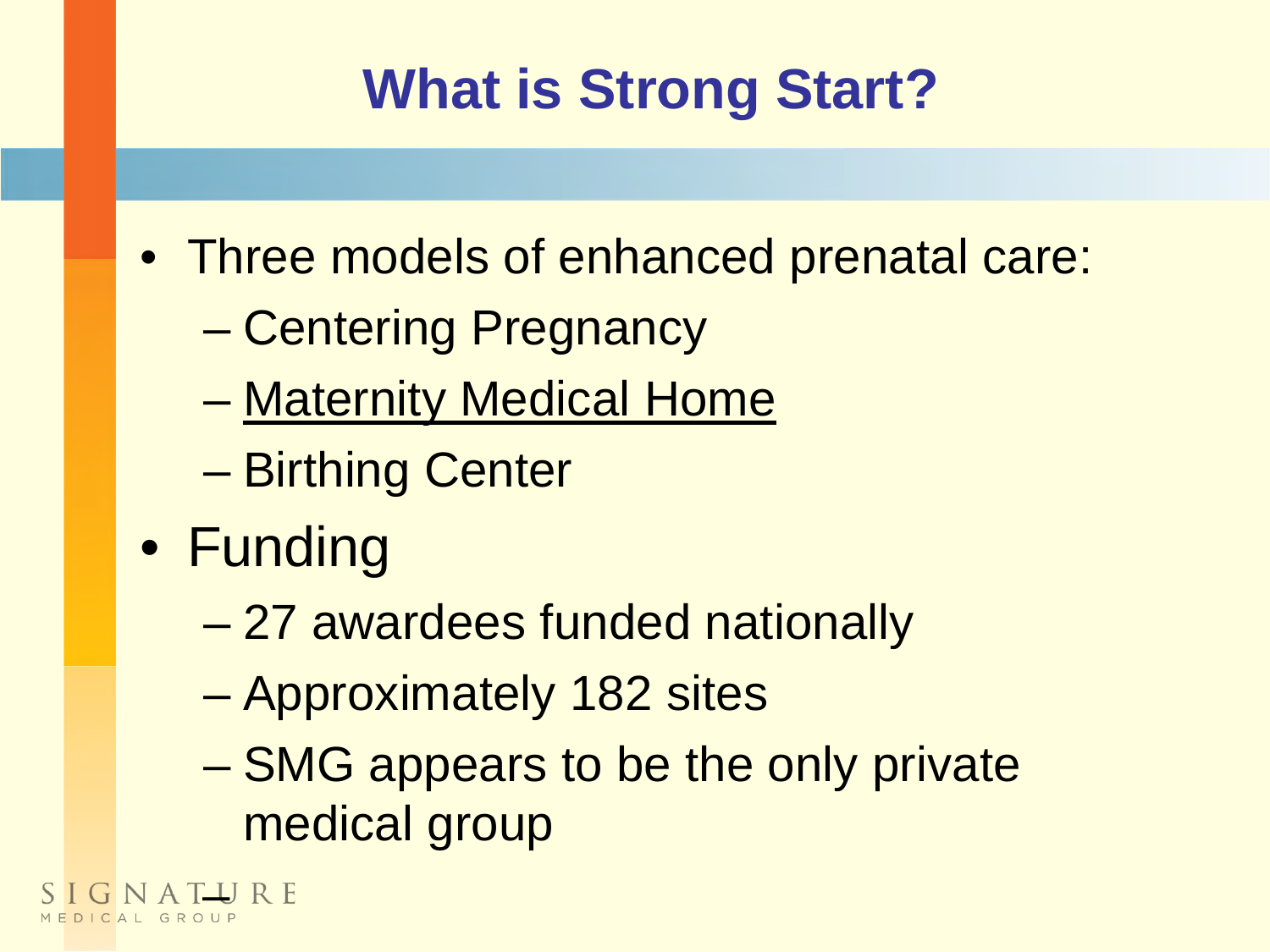# **Why Strong Start?**



- Over 500,000 babies born prematurely each year
- Cost at least \$26 billion annually
- $\bullet$  ~12.5% babies are preterm
- Significant health and development issues.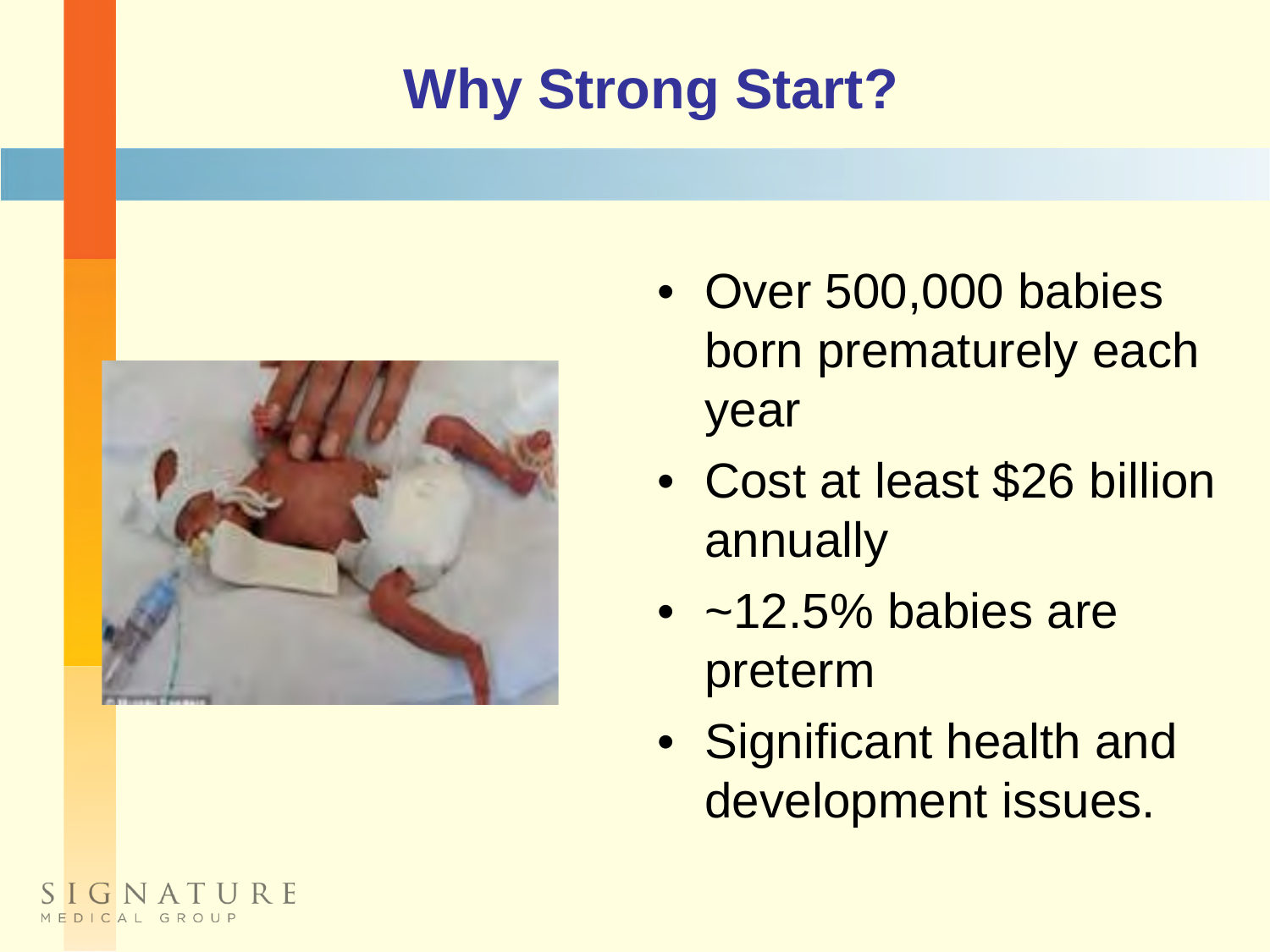#### **What Places Mothers at Risk for Preterm Births?**

- Medical: Prior preterm birth, multiple gestations, gynecologic factors, medical conditions such as diabetes or preeclampsia
- Demographics: Poverty, maternal age, single mother, employment related physical activity, occupational or environmental exposures
- Psychosocial: Inadequate/no prenatal care, tobacco, alcohol or other drug use, inadequate nutrition, weight gain

 IOM (2006) Preterm Births: Causes, Consequences and Prevention (Selected Examples)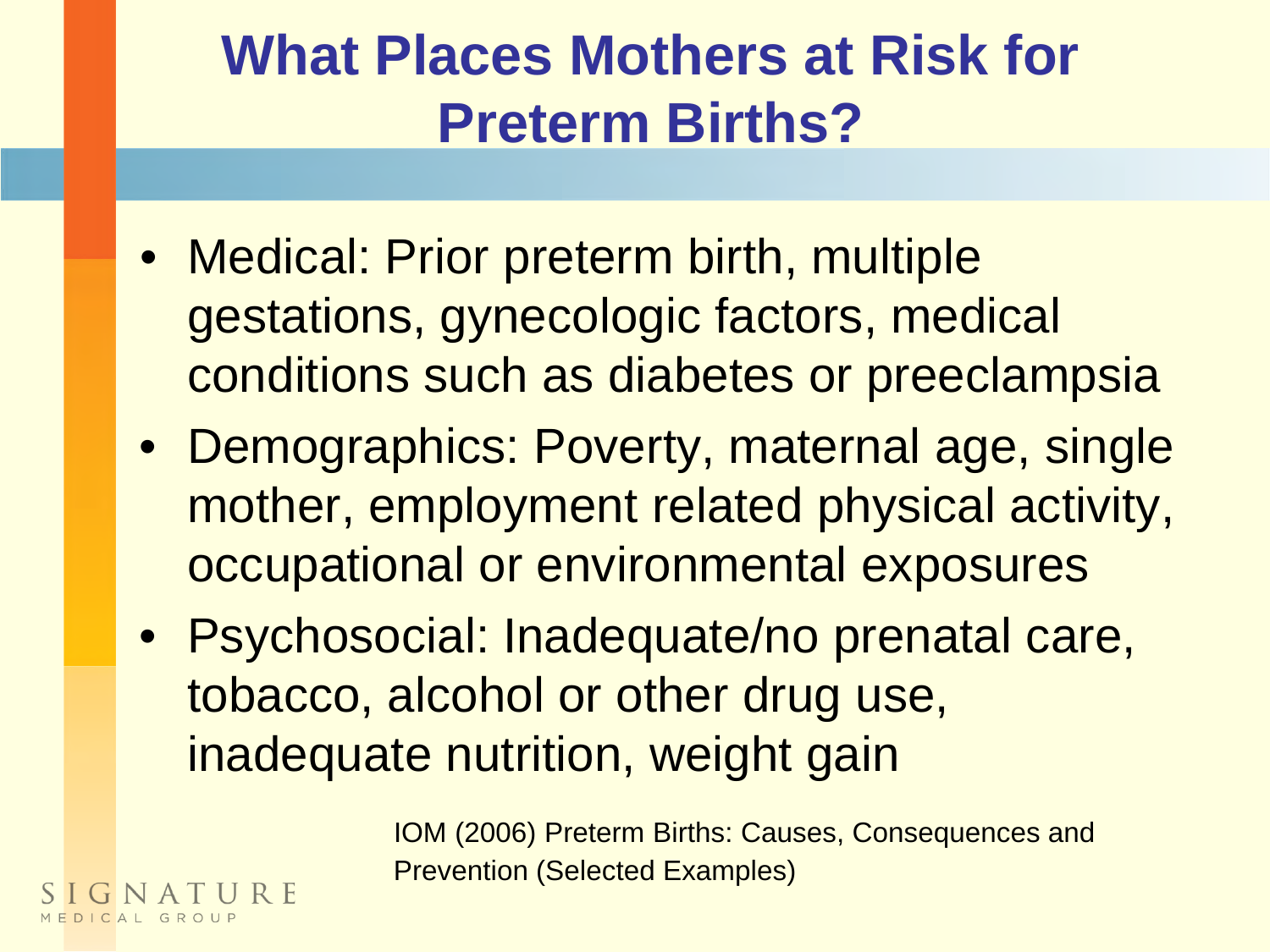#### **Key Outcome Measures: Selected Examples**

- Overall cost of medical care during the first year of life for babies born to high risk women
- Medicaid Maternity Core Measures: Gestational age, birth weight, frequency of prenatal visits, elective delivery < 39 weeks, antenatal steroids, maternal complications
- PCPI Measures: Prenatal screening, accuracy of gestational age, behavioral health assessment
- Utilization
- Health improvement activities
- Patient Satisfaction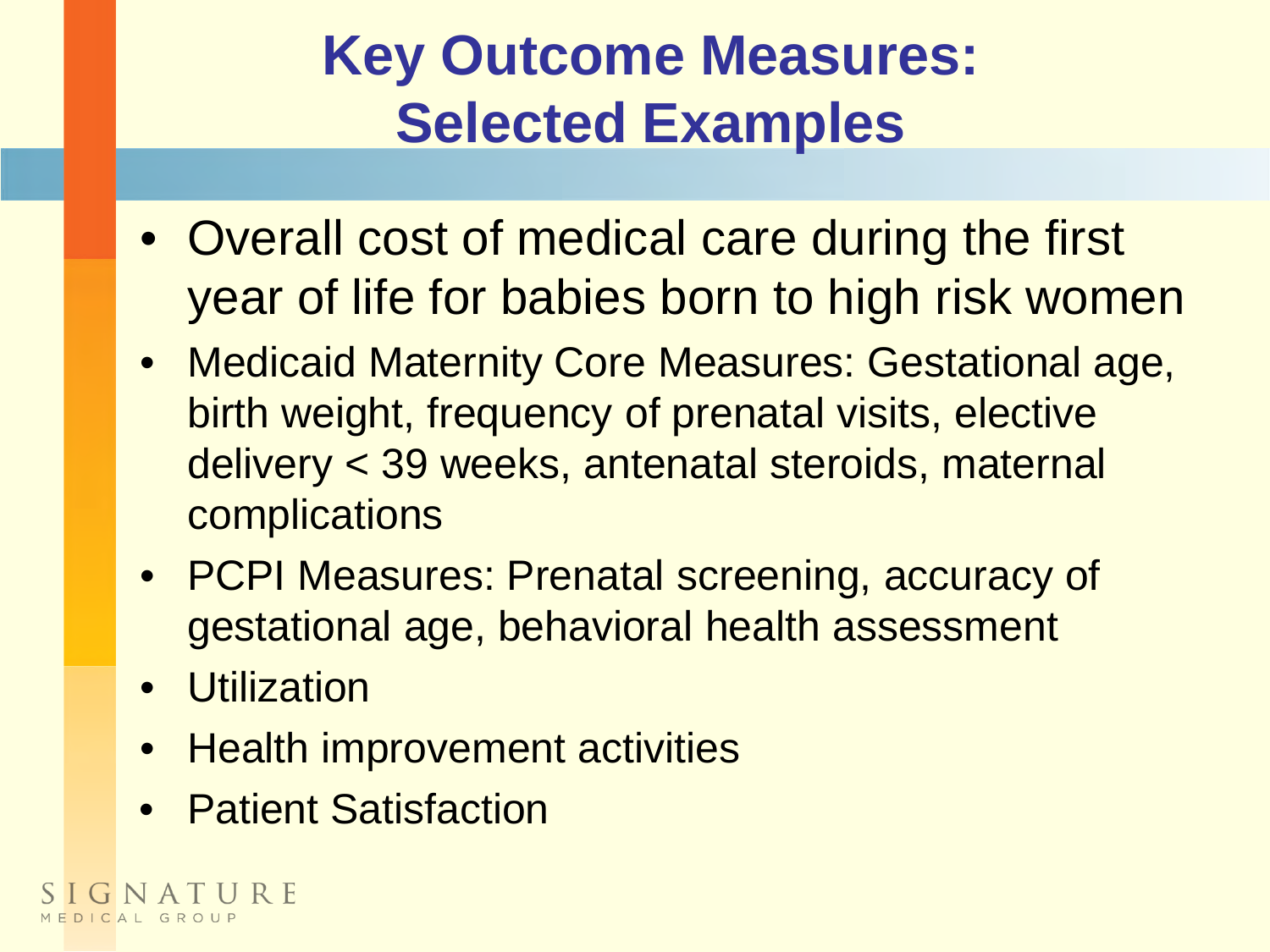## **SMG Strong Start Expectations**

- Enroll a minimum of 500 Medicaid/CHIP beneficiaries per year
- Provide physician directed, team-based prenatal care
- Coordinate care across the perinatal continuum
- Enhance access through improved office processes
- Utilize real time metrics to guide clinical **improvements**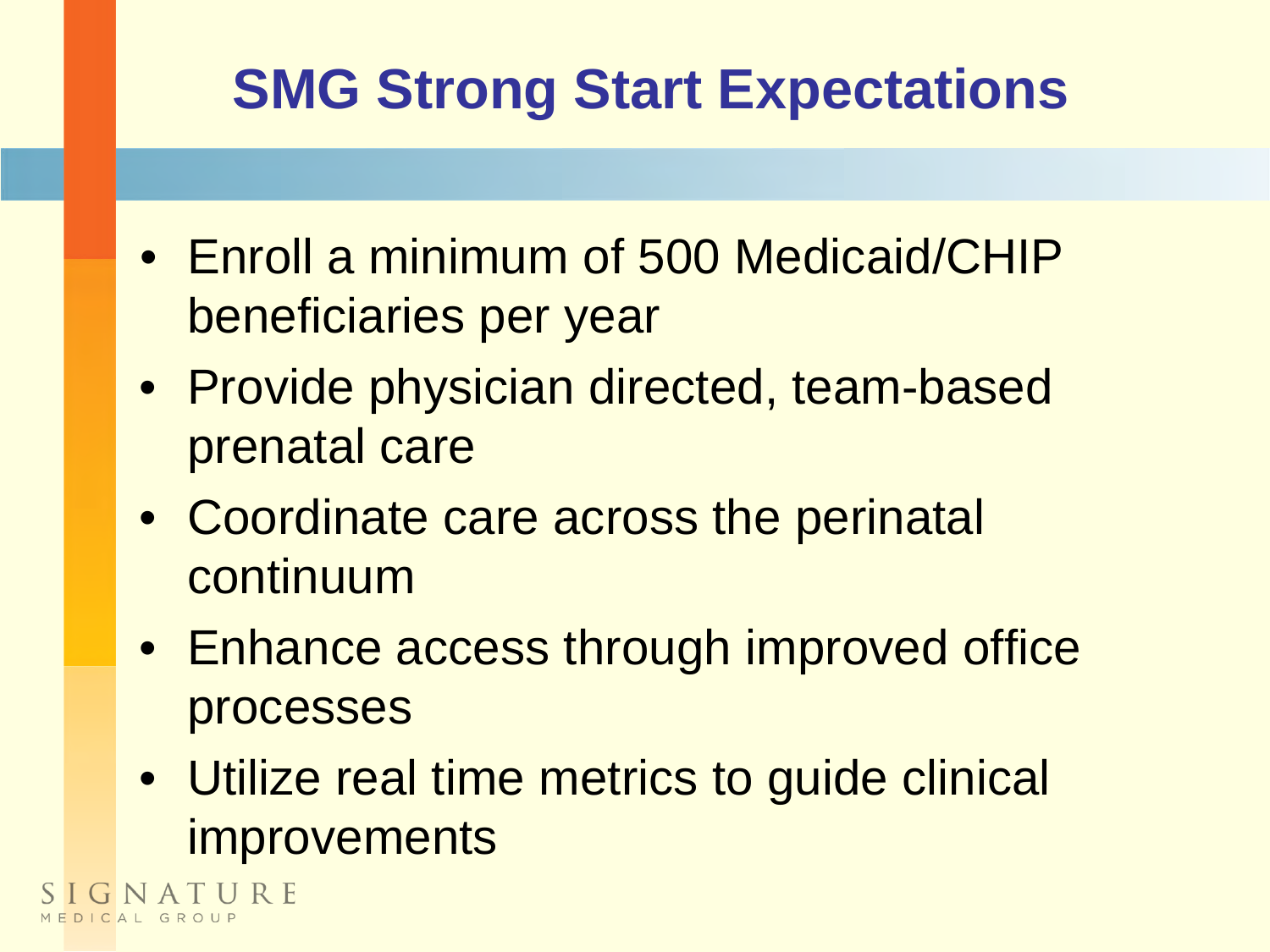## **SMG Strong Start Components**

- Risk assessment and stratification to identify most at risk patients
- Nurse navigator will:
	- Collaborate with your offices
	- Follow patient between visits
	- Coordinate care



URF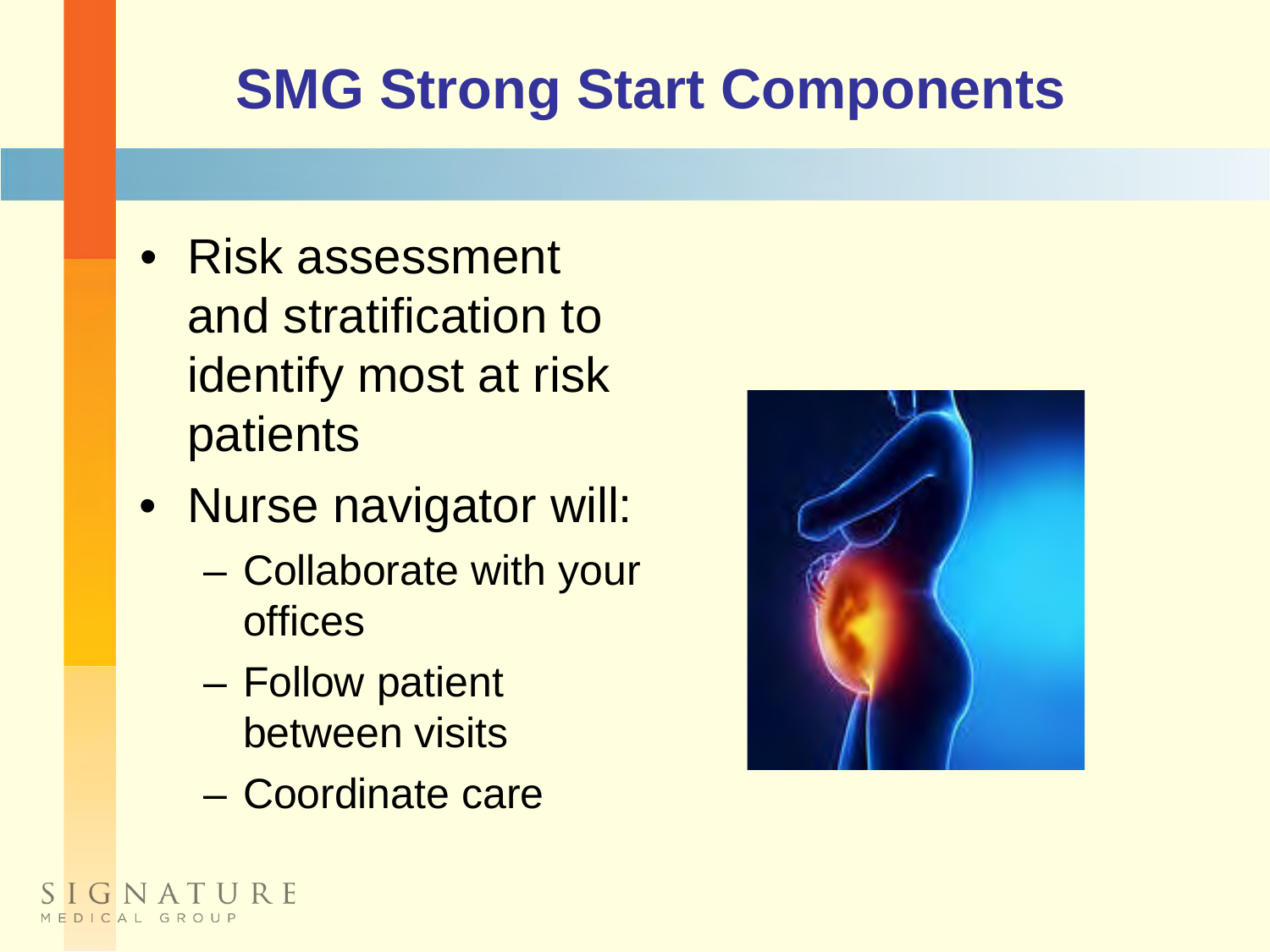## **SMG Strong Start Components**



- Social Worker
	- Home based assessment
	- Resource referral and coordination
- Nutrition support
	- New prenatal class
	- Mid pregnancy nutrition class
	- Individualized counseling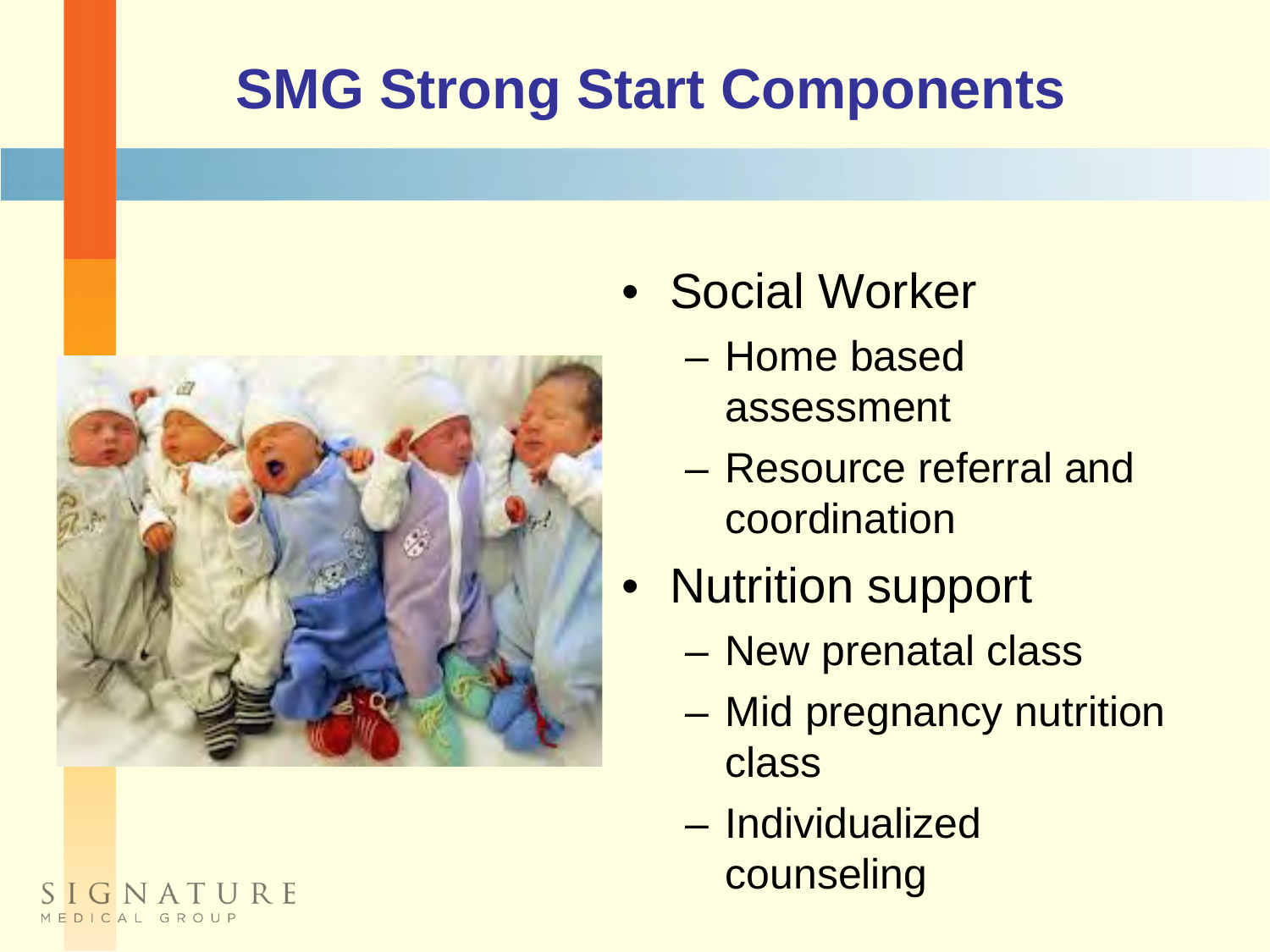## **SMG Strong Start Overview**

- Help accessing Medicaid
- Coordinated risk assessment by OB provider, nurse navigator and social worker
- Home visits
- Team-based care coordination and support
- Data collection and reporting for quality improvement

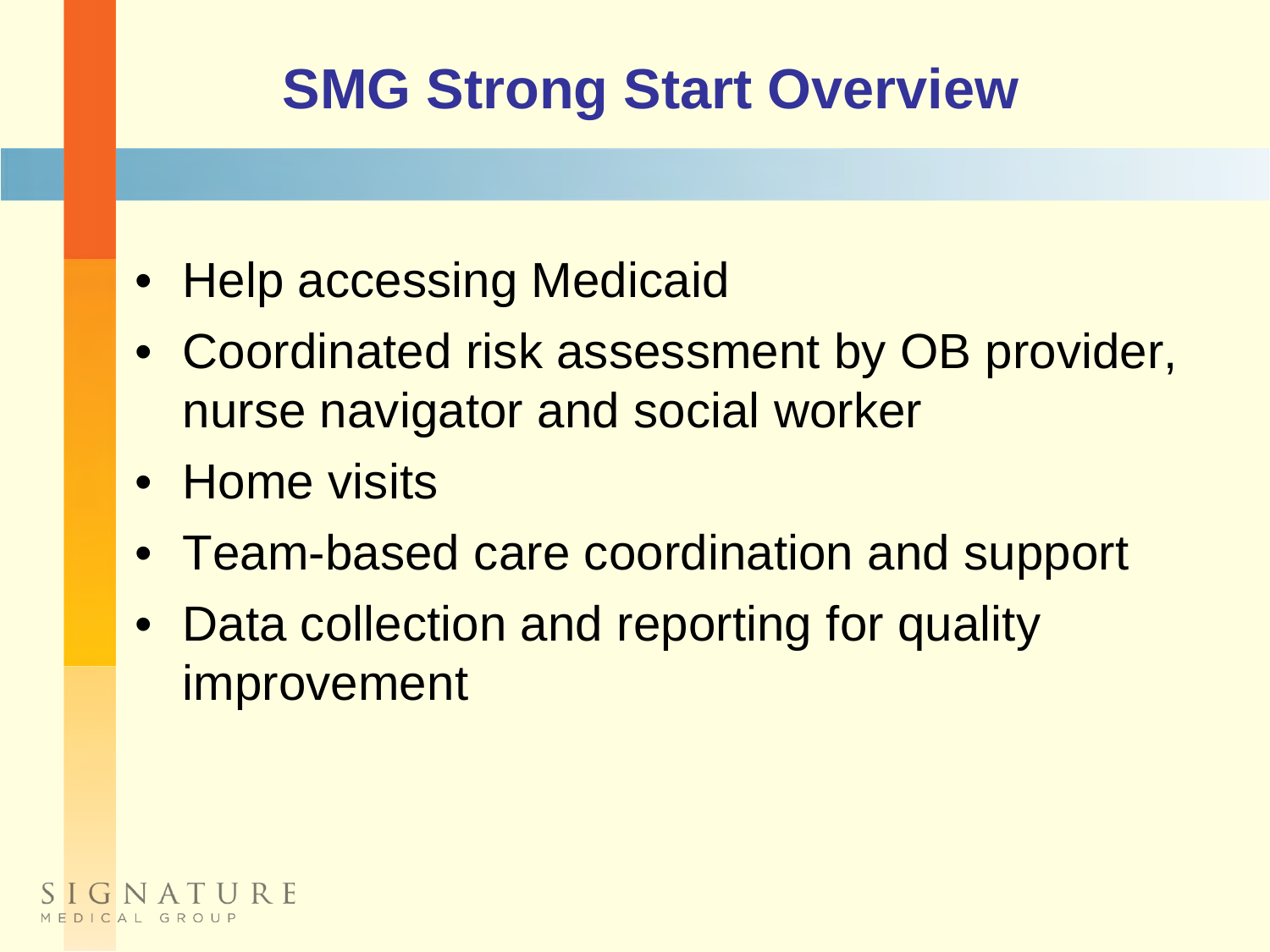#### **SMG Strong Start**

| <b>SMG Strong Start</b>                                                                                                                    | <b>Traditional Prenatal Care</b>                                      |
|--------------------------------------------------------------------------------------------------------------------------------------------|-----------------------------------------------------------------------|
| Initial appointment request triggers<br>case coordination                                                                                  | No contact until initial appointment                                  |
| Patient telephones office for problem; Traditional office, L& D or ER visit<br>nurse navigator assists in<br>coordinating care transitions |                                                                       |
| Nurse navigator or social worker<br>contact between visits guided by<br>metrics and standardized care plan                                 | Traditional prenatal care visits                                      |
| Entry to care and mid-pregnancy<br>social worker home visit                                                                                | Office based care only                                                |
| <b>Strong Start team coordinates</b><br>antepartum discharge planning and<br>patient disposition to appropriate<br>level of care           | Patient discharged to home. Limited<br>referral for community support |
| Coordinated post partum follow up<br>and interconception health promotion<br>AL GROUP                                                      | Scheduled for routine post partum<br>visit                            |

M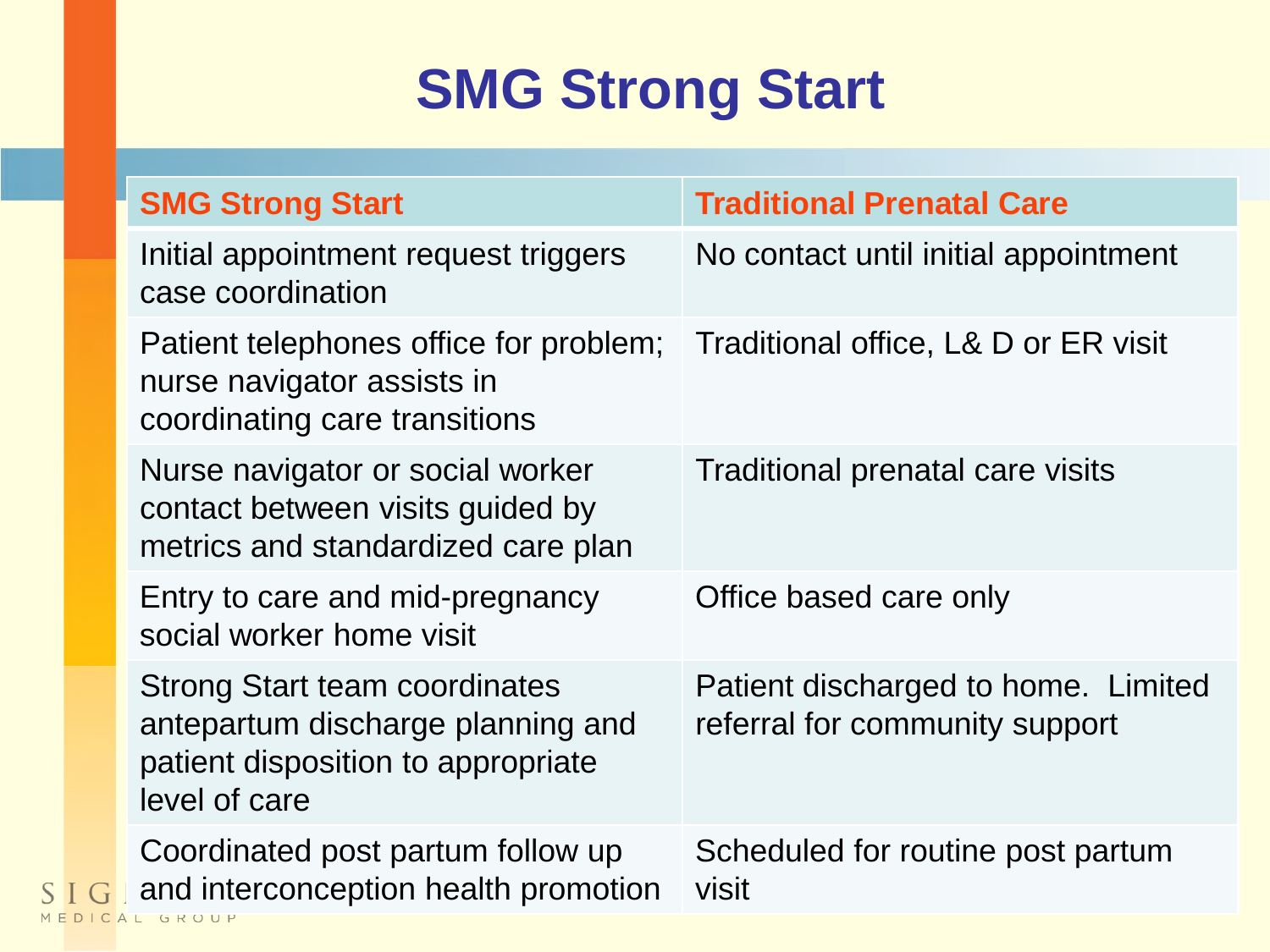#### **Next Steps**

- Launch May 15, 2013 patient enrollment
- Initiate IT based communication processes
- Refine risk stratification process
- Refine data collection and reporting plan